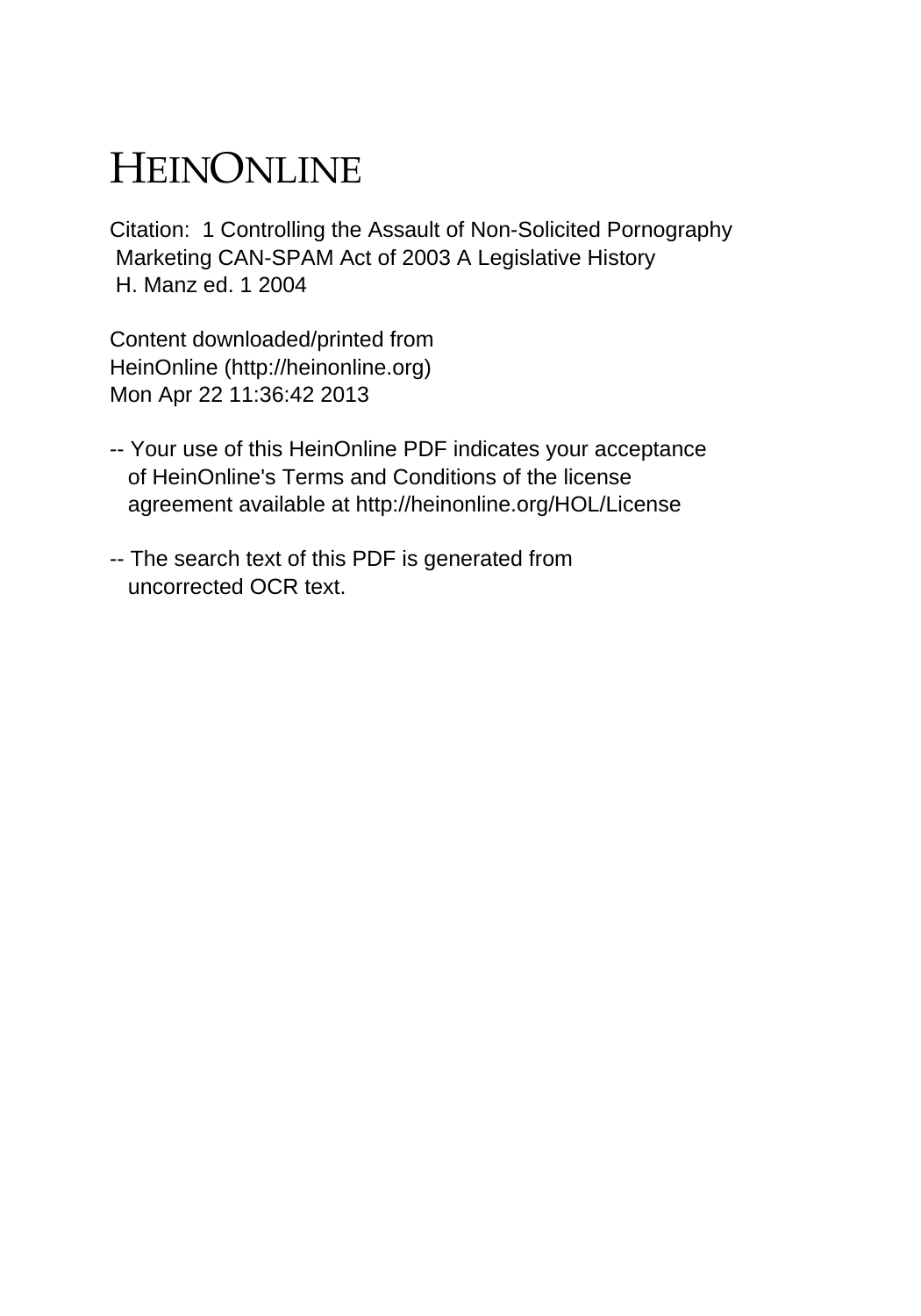# **105TH CONGRESS**<br>1st Session

S. 771

To regulate the transmission of unsolicited commercial electronic mail, and for other purposes.

#### IN THE SENATE OF THE UNITED STATES

MAY 21, 1997

Mr. MURKOwsKI introduced the following bill; which was read twice and referred to the Committee on Commerce, Science, and Transportation

# **A BILL**

To regulate the transmission of unsolicited commercial electronic mail, and for other purposes.

- **I** *Be it enacted by the Senate and House of Representa-*
- 2 *tives of the United States of America in Congress assembled,*
- 3 **SECTION 1. SHORT** TITLE.
- 4 This Act may be cited as the "Unsolicited Commer-
- *5* cial Electronic Mail Choice Act of 1997".

#### 6 **SEC. 2. FINDINGS.**

- 7 Congress makes the following findings:
- 8 (1) The Internet is a worldwide network of in-9 formation that growing numbers of Americans use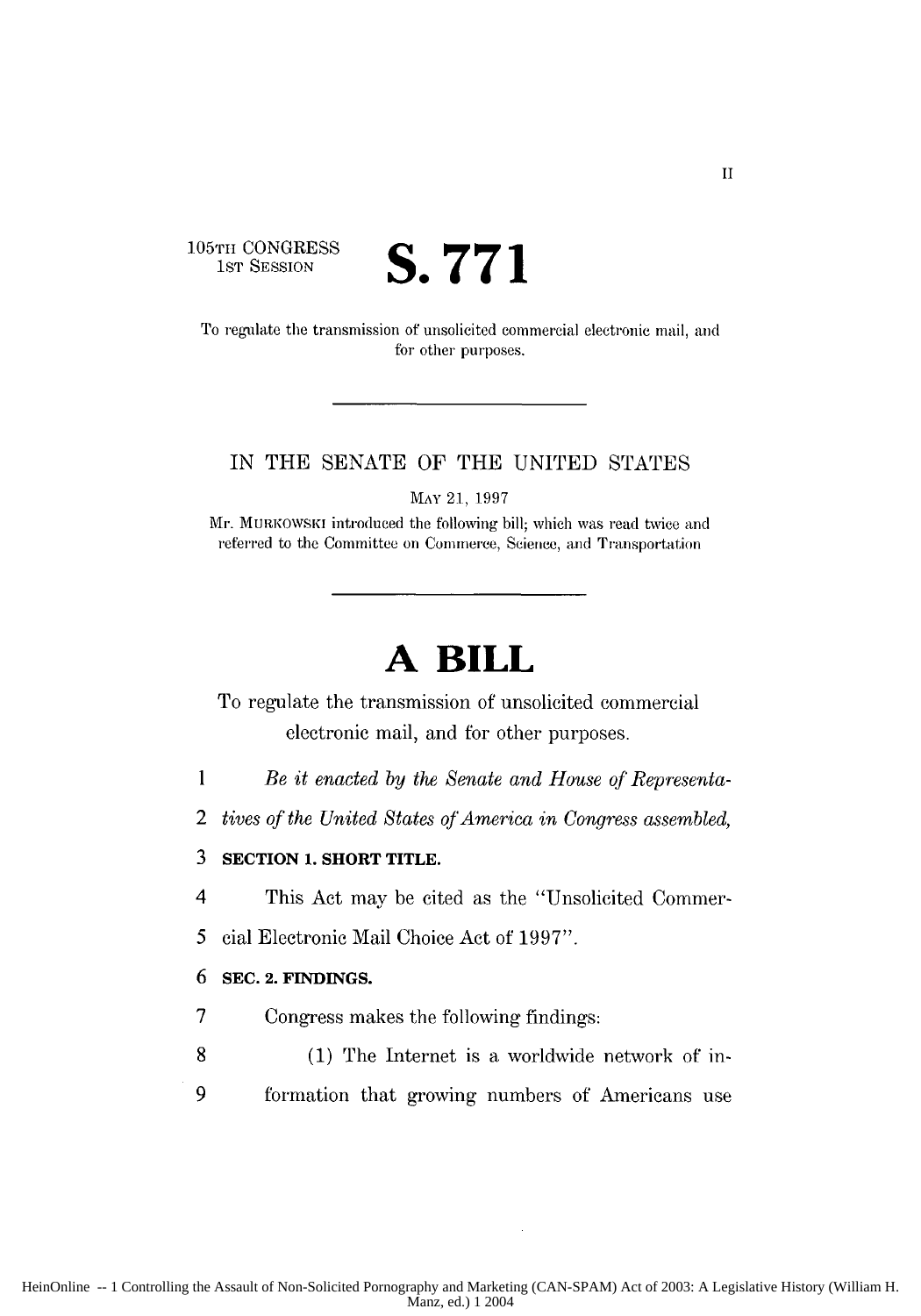**1** on a regular basis for educational and personal ac-2 tivities.

**3** (2) Electronic mail messages transmitted on the 4 Internet constitute an increasing percentage of **com-5** munications in the United States.

**6 (3)** Solicited commercial electronic mail is a **7** useful and cost-effective means for Americans to re-**8** ceive information about a business and its products.

(4) The number of transmissions of unsolicited commercial electronic mail advertisements has grown exponentially over the past several years as the tech-12 nology for creating and transmitting such advertise-ments in bulk has made the costs of distribution of 14 such advertisements minimal.

**15 (5)** Individuals have available no effective means of differentiating between unsolicited **com-**mercial electronic mail advertisements and **other** Internet communications.

**19 (6)** The transmitters of unsolicited commercial 20 electronic mail advertisements can easily move from 21 State to State.

22 **(7)** Individuals and businesses that receive un-**23** solicited commercial electronic mail advertisements 24 often pay for the costs of such receipt, including the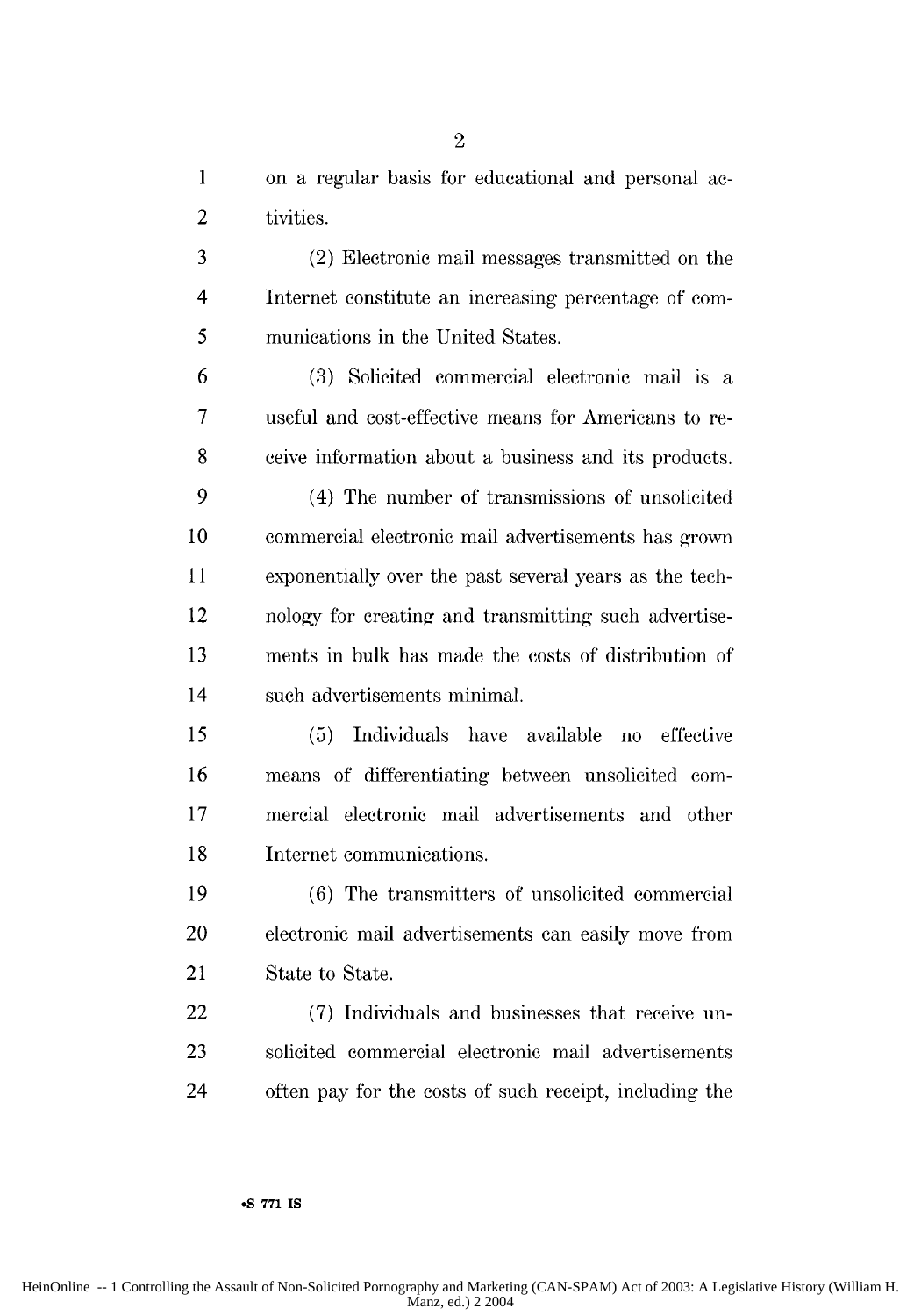1 costs of Internet access and long distance telephone 2 charges.

3 (8) Unsolicited commercial electronic mail can 4 be used to advertise legitimate services and goods 5 but is also used for fraudulent and deceptive pur-6 poses in violation of Federal and State law.

7 (9) Individuals and companies that use unsolic-8 ited commercial electronic mail for fraudulent and 9 deceptive purposes often use fraudulent identifica-**10** tion information in such electronic mail, making it 11 impossible for a recipient to request to be removed 12 from the mailing list or for law enforcement authori-13 ties to identify the sender.

14 (10) The inability of recipients of unsolicited 15 commercial electronic mail to identify the senders of 16 such electronic mail or to prevent its receipt impedes 17 the flow of commerce and communication on the 18 Internet and threatens the integrity of commerce on **19** the Internet.

20 (11) Internet service providers are burdened by 21 the cost of equipment necessary to process unsolic-22 ited commercial electronic mail.

23 (12) To facilitate the development of commerce 24 and communication on the Internet, unsolicited com-25 nercial electronic mail should be readily identifiable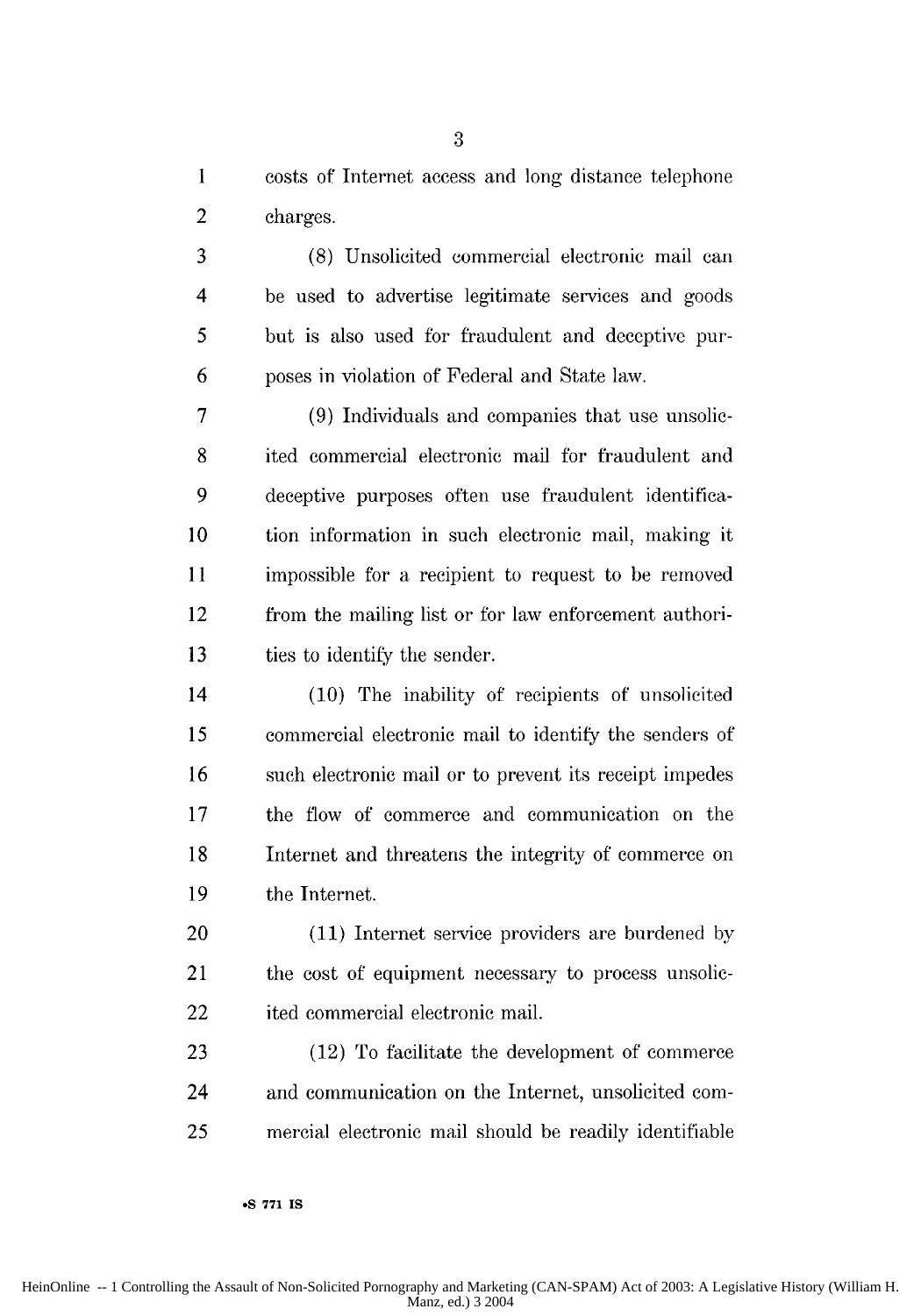| 1              | and filterable by individuals and Internet service    |
|----------------|-------------------------------------------------------|
| $\overline{2}$ | providers.                                            |
| 3              | SEC. 3. REQUIREMENTS RELATING TO TRANSMISSIONS OF     |
| $\overline{4}$ | UNSOLICITED COMMERCIAL ELECTRONIC                     |
| 5              | MAIL.                                                 |
| 6              | (a) INFORMATION ON ADVERTISEMENT.                     |
| 7              | (1) REQUIREMENT.-Unless otherwise author-             |
| 8              | ized pursuant to a provision of section 7, a person   |
| 9              | who transmits an electronic mail message as part of   |
| 10             | the transmission of unsolicited commercial electronic |
| 11             | mail shall cause to appear in each electronic mail    |
| 12             | message transmitted as part of such transmission      |
| 13             | the information specified in paragraph (3).           |
| 14             | $(2)$ PLACEMENT.—                                     |
| 15             | (A) ADVERTISEMENT.—The information                    |
| 16             | specified in subparagraph $(A)$ of paragraph $(3)$    |
| 17             | shall appear as the first word of the subject line    |
| 18             | of the electronic mail message without any prior      |
| 19             | text or symbol.                                       |
| 20             | (B) OTHER INFORMATION.—The informa-                   |
| 21             | tion specified in subparagraph (B) of that para-      |
| 22             | graph shall appear prominently in the body of         |
| 23             | the message.                                          |

#### **-S 771 IS**

 $\bar{\beta}$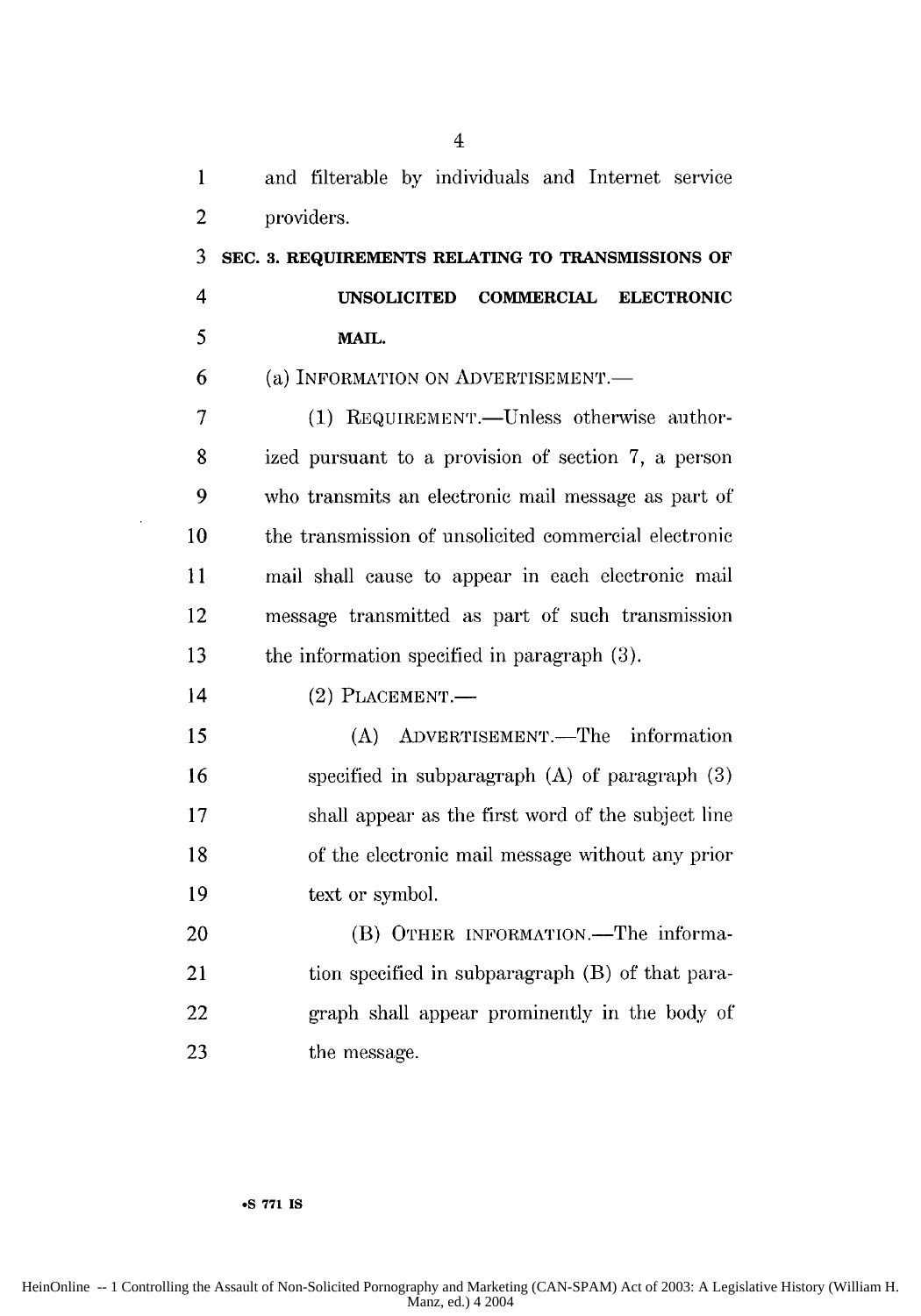1 (3) COVERED INFORMATION.—The following in-2 formation shall appear in an electronic mail message 3 under paragraph (1): 4 (A) The term "advertisement". 5 (B) The name, physical address, electronic 6 mail address, and telephone number of the per-7 son who initiates transmission of the message. 8 (b) ROUTING INFORMATION.—All Internet routing 9 information contained within or accompanying an elec-10 tronic mail message described in subsection (a) shall be 11 valid according to the prevailing standards for Internet 12 protocols. 13 (c) EFFECTIVE DATE.—The requirements in this sec-14 tion shall take effect 30 days after the date of enactment 15 of this Act. **16 SEC. 4. FEDERAL REGULATION OF UNSOLICITED COMMER-17 CIAL ELECTRONIC MAIL.** 18 (a) TRANSMISSIONS.— 19 (1) In GENERAL.—Upon notice from a person 20 of the person's receipt of electronic mail in violation 21 of a provision of section 3 or 7, the Commission-22 (A) may conduct an investigation to deter-23 mine whether or not the electronic mail was 24 transmitted in violation of the provision; and

**-S 771 IS**

HeinOnline -- 1 Controlling the Assault of Non-Solicited Pornography and Marketing (CAN-SPAM) Act of 2003: A Legislative History (William H. Manz, ed.) 5 2004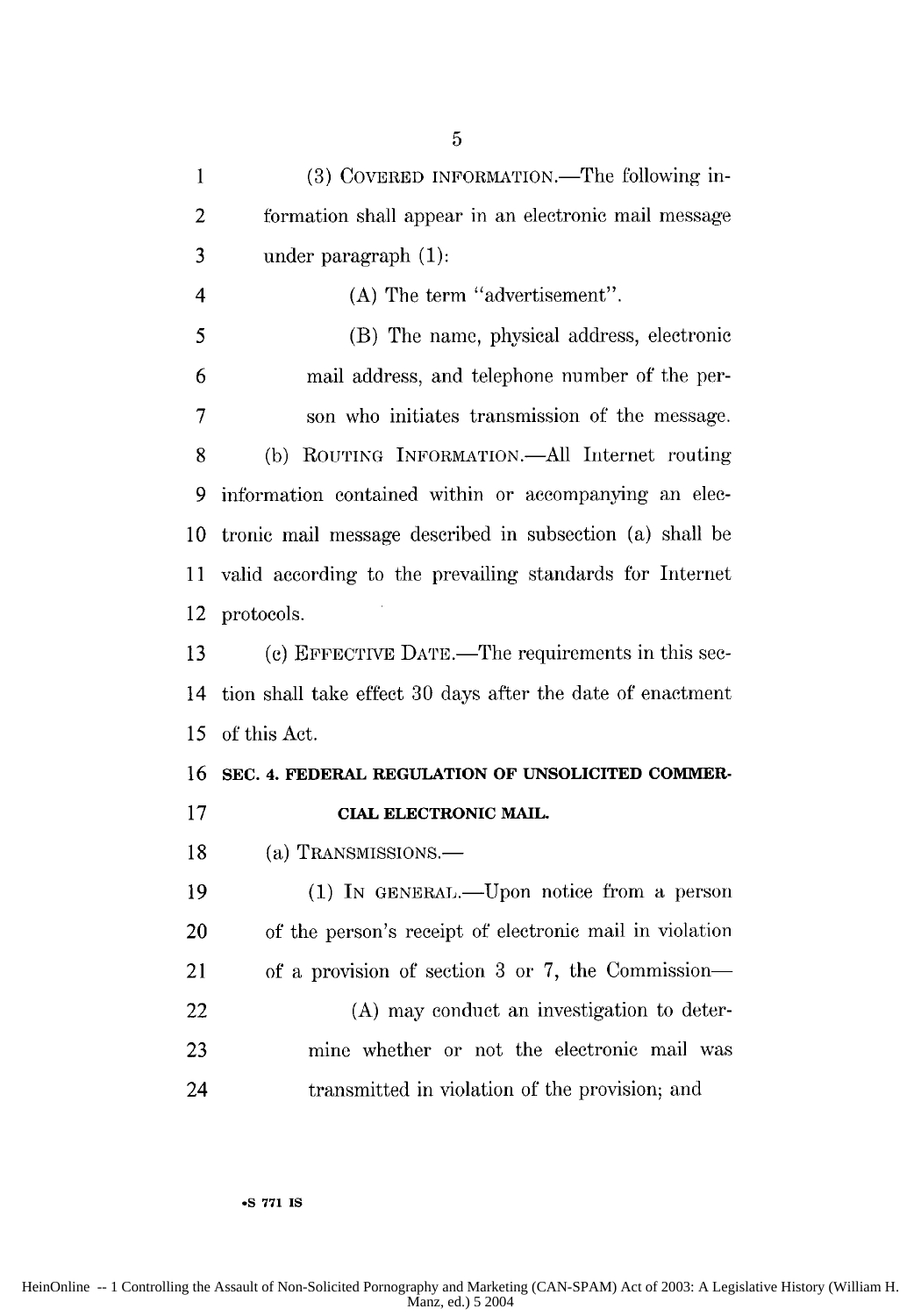| $\mathbf{1}$   | (B) if the Commission determines that the               |
|----------------|---------------------------------------------------------|
| $\overline{2}$ | electronic mail was transmitted in violation of         |
| 3              | the provision, may—                                     |
| 4              | (i) impose upon the person initiating                   |
| 5              | the transmission a civil fine in an amount              |
| 6              | not to exceed $$11,000;$                                |
| $\overline{7}$ | (ii) commence in a district court of                    |
| 8              | the United States a civil action to recover             |
| 9              | a civil penalty in an amount not to exceed              |
| 10             | $$11,000$ against the person initiating the             |
| 11             | transmission; or                                        |
| 12             | (iii) both impose a fine under clause                   |
| 13             | (i) and commence an action under clause                 |
| 14             | (ii).                                                   |
| 15             | (2) DEADLINE.—The Commission may not take               |
| 16             | action under paragraph $(1)(B)$ with respect to a       |
| 17             | transmission of electronic mail more than 2 years       |
| 18             | after the date of the transmission.                     |
| 19             | (b) ADMINISTRATION.-                                    |
| 20             | (1) NOTICE BY ELECTRONIC MEANS.—The                     |
| 21             | Commission shall establish an Internet web site with    |
| 22             | an electronic mail address for the receipt of notices   |
| 23             | under subsection (a).                                   |
| 24             | INFORMATION ON ENFORCEMENT.-The<br>(2)                  |
| 25             | Commission<br>shall<br>make available<br>through<br>the |

**6**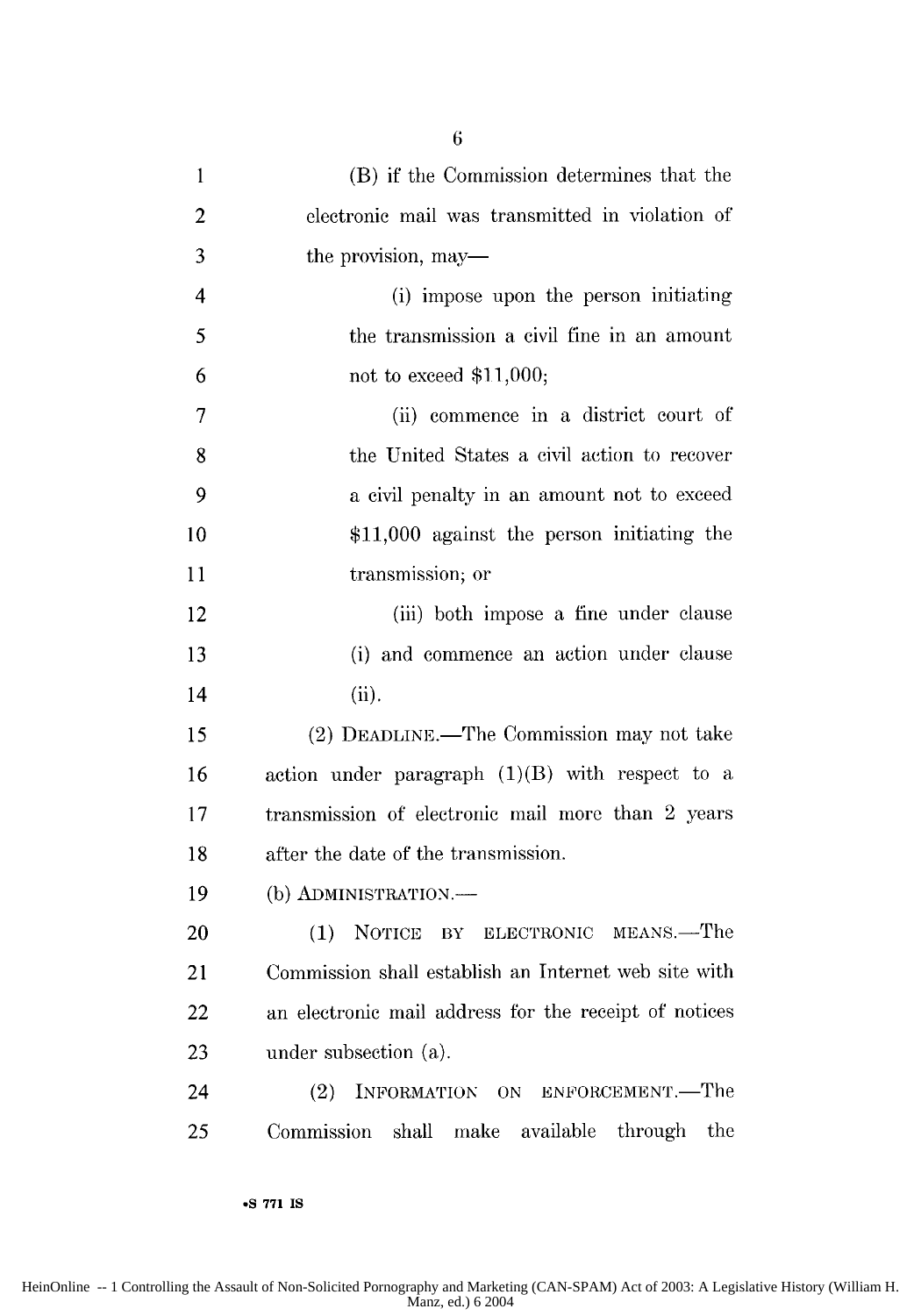1 Internet web site established under paragraph (2) 2 information on the actions taken by the Commission 3 under subsection  $(a)(1)(B)$ .

4 (3) ASSISTANCE OF FEDERAL COMMUNICATIONS 5 COMMISSION.—The Federal Communications Com-6 mission may assist the Commission in carrying out 7 its duties this section.

#### 8 **SEC. 5. ACTIONS BY STATES.**

9 (a) In GENERAL.—Whenever an attorney general of 10 any State has reason to believe that the interests of the 11 residents of that State have been or are being threatened 12 or adversely affected because any person is engaging in 13 a pattern or practice of the transmission of electronic mail 14 in violation of a provision of section 3 or 7, the State, 15 as parens patriae, may bring a civil action on behalf of 16 its residents to enjoin such transmission, to enforce corn-17 pliance with the provision, to obtain damages or other 18 compensation on behalf of its residents, or to obtain such 19 further and other relief as the court considers appropriate.

20 (b) NOTICE TO COMMISSION.—

**oS 771 IS**

21 (1) NOTICE.—The State shall serve prior writ-22 ten notice of any civil action under this section upon 23 the Commission and provide the Commission with a 24 copy of its complaint, except that if it is not feasible 25 for the State to provide such prior notice, the State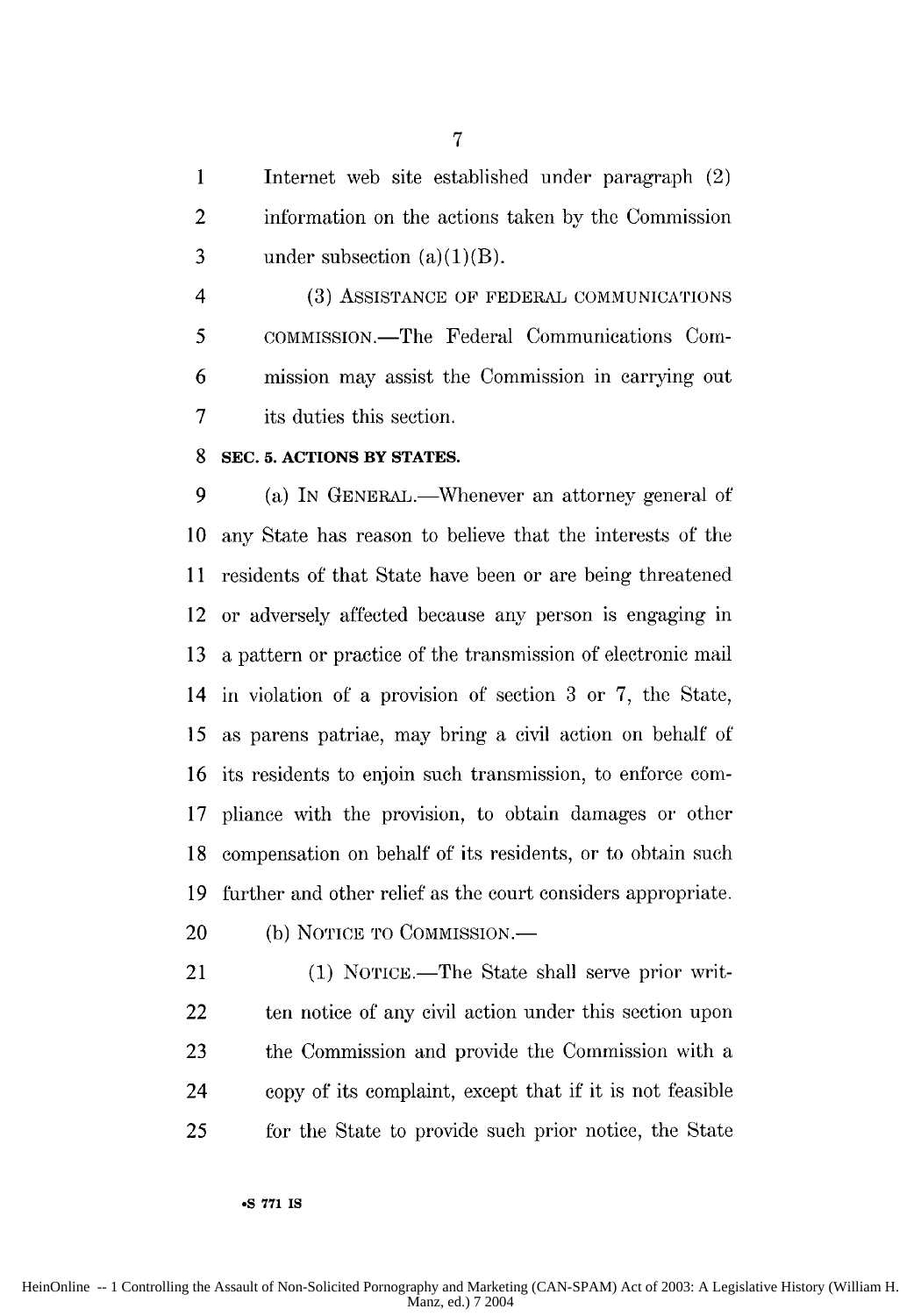| $\mathbf{I}$   | shall serve written notice immediately upon institut-         |
|----------------|---------------------------------------------------------------|
| $\overline{2}$ | ing such action.                                              |
| 3              | (2) RIGHTS OF COMMISSION.- Upon receiving a                   |
| 4              | notice with respect to a civil action under paragraph         |
| 5              | $(1)$ , the Commission shall have the right—                  |
| 6              | (A) to intervene in the action;                               |
| 7              | (B) upon so intervening, to be heard in all                   |
| 8              | matters arising therein; and                                  |
| 9              | (C) to file petitions for appeal.                             |
| 10             | (c) ACTIONS BY COMMISSION.—Whenever a civil ac-               |
| 11             | tion has been instituted by or on behalf of the Commission    |
| 12             | for violation of a provision of section 3 or 7, no State may, |
| 13             | during the pendency of such action, institute a civil action  |
| 14             | under this section against any defendant named in the         |
| 15             | complaint in such action for violation of any provision as    |
| 16             | alleged in the complaint.                                     |
| 17             | (d) CONSTRUCTION.—For purposes of bringing a civil            |
| 18             | action under subsection (a), nothing in this section shall    |
| 19             | prevent an attorney general from exercising the powers        |
| 20             | conferred on the attorney general by the laws of the State    |
| 21             | concerned to conduct investigations or to administer oaths    |
| 22             | or affirmations or to compel the attendance of witnesses      |
| 23             | or the production of documentary or other evidence.           |

24 (e) VENUE; SERVICE **OF** PROCESS.-Any civil action 25 brought under subsection (a) in a district court of the

**.S 771 IS**

8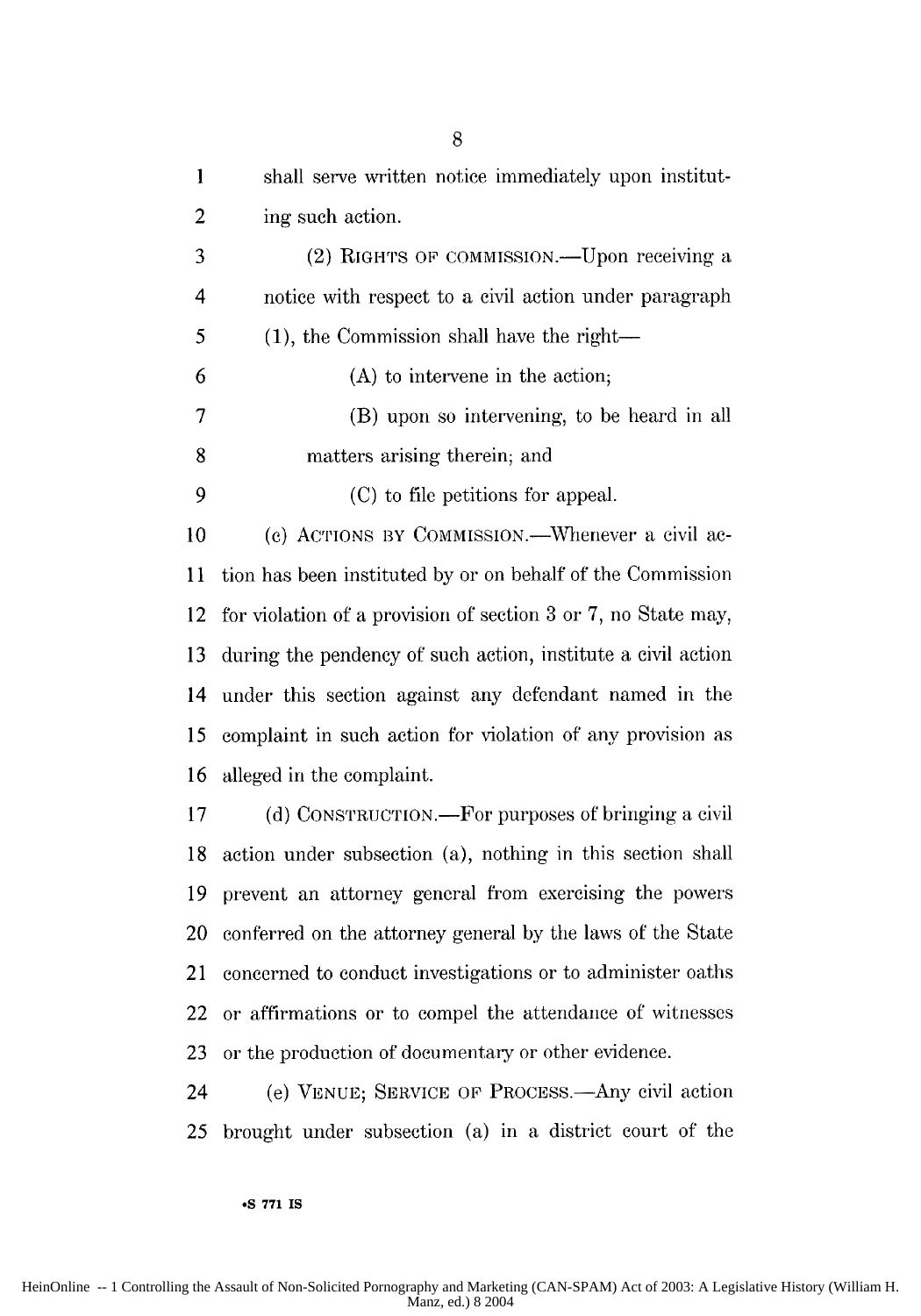1 United States may be brought in the district in which the 2 defendant is found, is an inhabitant, or transacts business 3 or wherever venue is proper under section 1391 of title 4 28, United States Code. Process in such an action may 5 be served in any district in which the defendant is an in-6 habitant or in which the defendant may be found.

7 (f) ACTIONS BY OTHER STATE OFFICIALS.—Nothing 8 in this section may be construed to prohibit an authorized 9 State official from proceeding in State court on the basis **10** of an alleged violation of any civil or criminal statute of 11 the State concerned.

12 (g) DEFINITION.-In this section, the term "attorney 13 general" means the chief legal officer of a State.

#### 14 **SEC. 6. INTERNET SERVICE PROVIDERS.**

15 (a) EXEMPTION FOR CERTAIN TRANSMISSIONS. 16 The provisions of this Act shall not apply to a trans-17 mission of electronic mail by an interactive computer serv-18 ice provider unless the provider initiates the transmission. 19 (b) NOTICE OF TRANSMISSIONS FROM COMMIS-20 SION.-Not later than 72 hours after receipt from the 21 Commission of notice that its computer equipment may 22 have been used by another person to initiate a trans-23 mission of electronic mail in violation of a provision of see-24 tion 3 or 7, an interactive computer service provider  $25$  shall-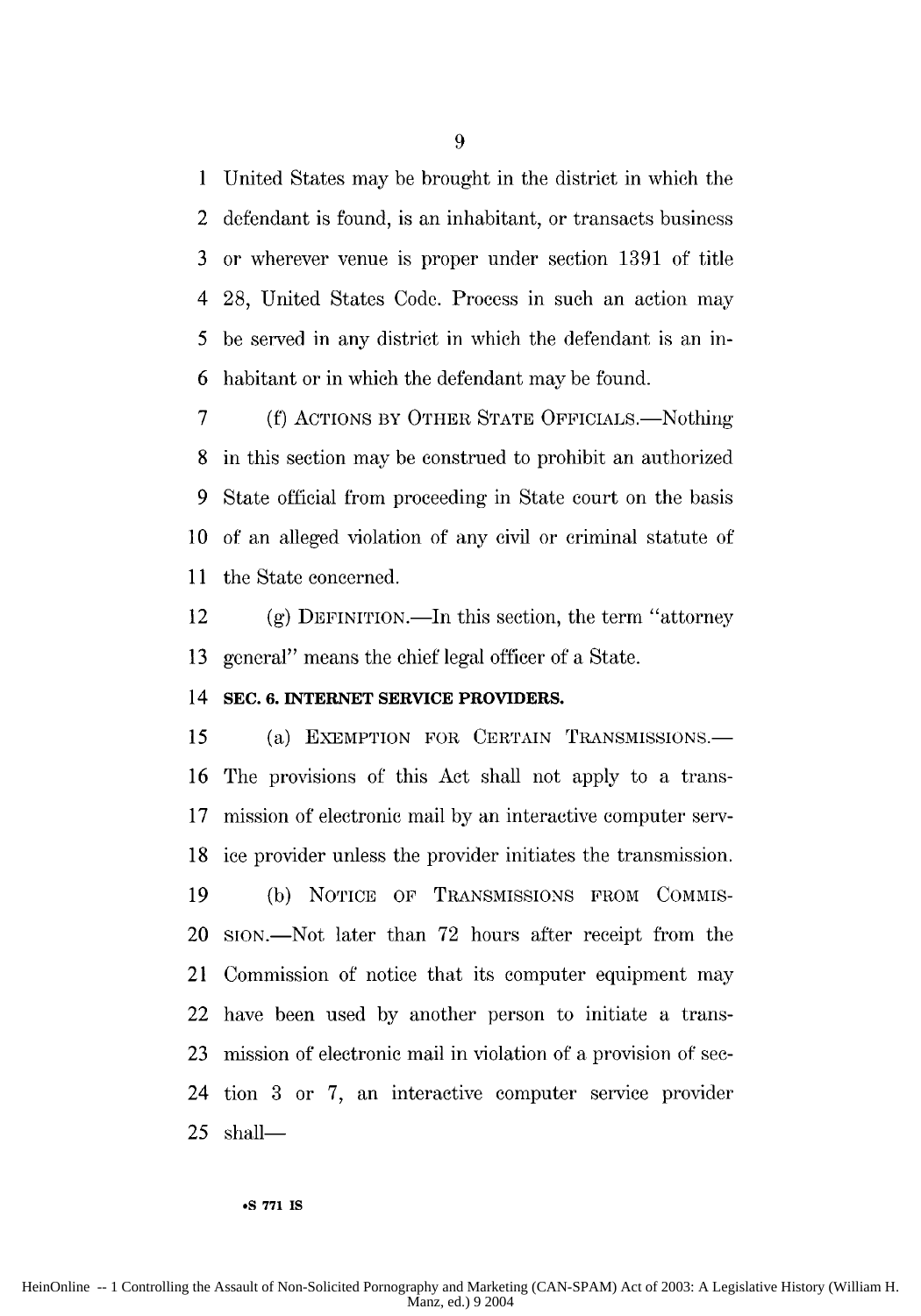| 1  | (1) provide the Commission such information as         |
|----|--------------------------------------------------------|
| 2  | the Commission requires in order to determine          |
| 3  | whether or not the computer equipment of the pro-      |
| 4  | vider was used to initiate the transmission; and       |
| 5  | (2) if the Commission determines that the com-         |
| 6  | puter equipment of the provider was used to initiate   |
| 7  | the transmission, take appropriate actions to termi-   |
| 8  | nate the use of its computer equipment by that per-    |
| 9  | son.                                                   |
| 10 | (c) NOTICE OF TRANSMISSIONS FROM PRIVATE INDI-         |
| 11 | VIDUALS.-                                              |
| 12 | (1) IN GENERAL.—Subject to paragraph $(2)$ ,           |
| 13 | not later than 14 days after receipt from a private    |
| 14 | person of notice that its computer equipment may       |
| 15 | have been used by another person to initiate a trans-  |
| 16 | mission of electronic mail in violation of a provision |
| 17 | of section 3 or 7, an interactive computer service     |
| 18 | provider shall-                                        |
| 19 | (A) transmit the notice to the Commission              |
| 20 | together with such information as the Commis-          |
| 21 | sion requires in order to determine whether or         |
| 22 | not the computer equipment of the provider was         |
| 23 | used to initiate the transmission; and                 |
| 24 | (B) if the Commission determines that the              |
| 25 | computer equipment of the provider was used to         |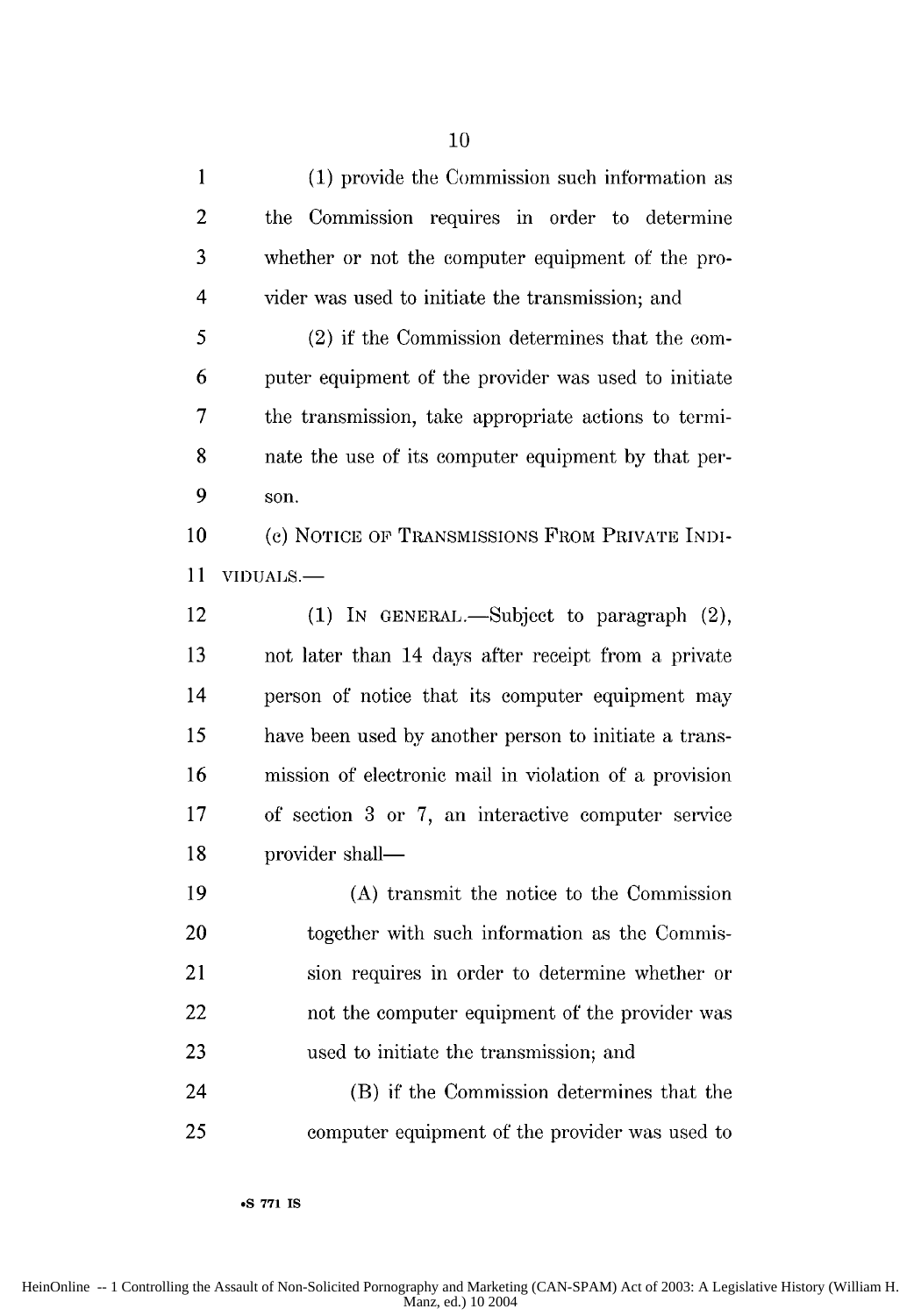1 initiate the transmission, take appropriate ac-2 tions to terminate the use of its computer 3 equipment by that person.

4 (2) **MINiMlUM** NOTICE REQUIREMENT.-An 5 interactive computer service provider shall transmit 6 a notice under paragraph (1) with respect to a par-7 ticular transmission of electronic mail only if the 8 provider receives notice with respect to the trans-9 mission from more than 100 private persons.

10 (d) BLOCKING SYSTEMS.

11 (1) REQUIREMENT.—Each interactive computer 12 service provider shall make available to subscribers 13 to such service a system permitting such subscribers, 14 upon the affirmative electronic request of such sub-15 scribers, to block the receipt through such service of 16 any electronic mail that contains the term "adver-17 tisement" in its subject line.

18 (2) NOTICE OF AVAILABILITY.—Upon the appli-19 cability of this subsection to an interactive computer 20 service provider, the provider shall—

21 (A) notify each current subscriber, if any, 22 to the service of the blocking system provided 23 for under paragraph (1); and

24 (B) notify any new subscribers to the serv-25 ice of the blocking system.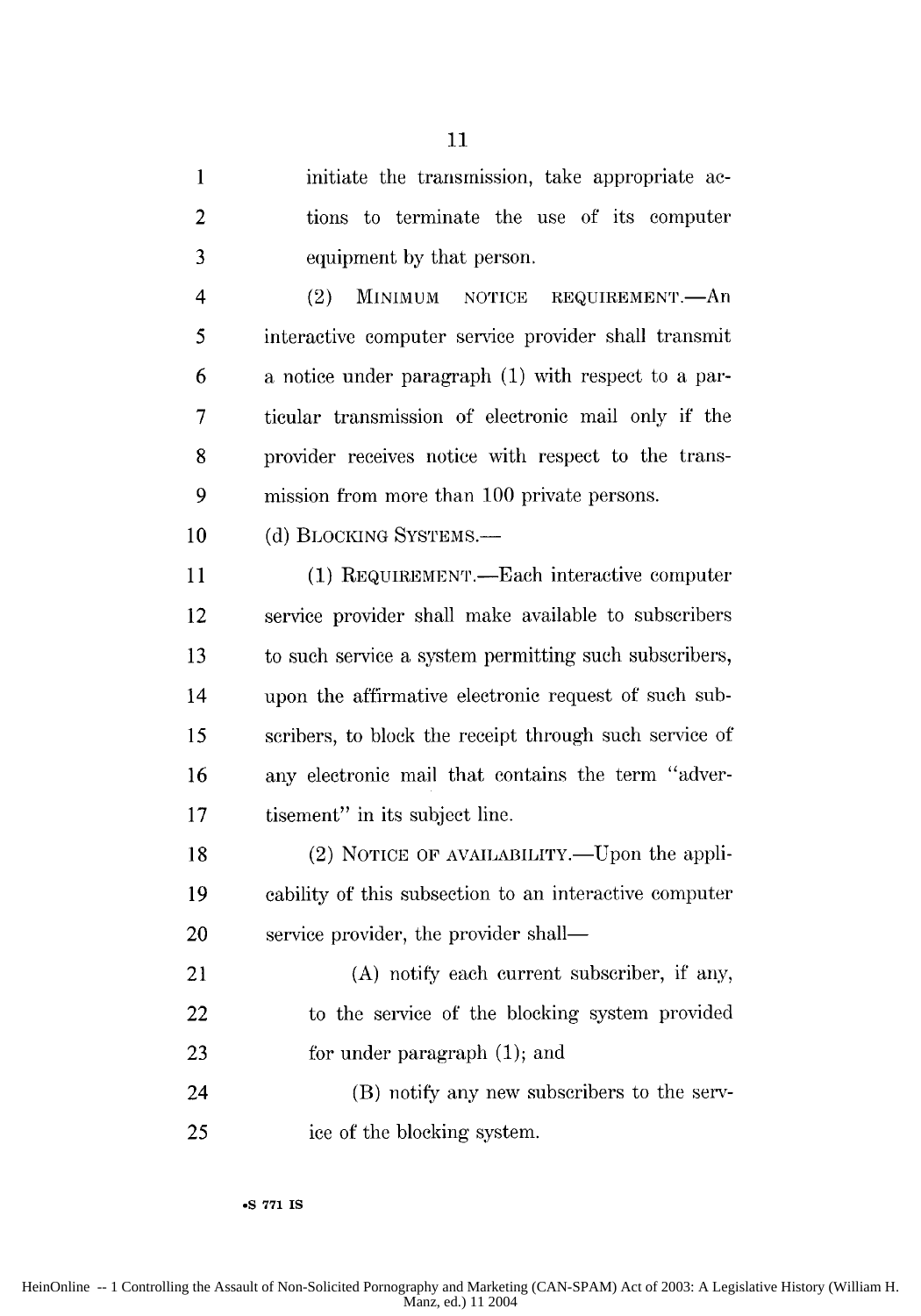1 (3) BLOCKING BY PROVIDER.<sup>---</sup>An interactive

2 computer service provider may, upon its own initia-

**3** tive, block the receipt through its service of any elec-

4 tronic mail that contains the term "advertisement"

**6** (4) APPLICABIILITY.-The requirements **in**

**8 (A)** beginning **1** year after the date of **en-**

**9** aetment of this Act, in the case of an inter-

**10** active computer service provider having more

12 (B) beginning 2 years after that date, in

**13** the case of an interactive computer service pro-

*15* (e) RECORDS.-An interactive computer service pro-

**16** vider shall retain records of any action taken on a notice

**17** received under this section for not less than 2 years after

19 (f) CONSTRUCTION.—Nothing in this section may be

20 construed to require an interactive computer service pro-

14 vider having less than **25,000** subscribers.

**18** the date of receipt of the notice.

**7 paragraphs (1) and (2) shall apply—** 

**11** than **25,000** or more subscribers; and

**5** in its subject line.

|    | 21 vider to transmit or otherwise deliver any electronic mail                                                                                                      |
|----|--------------------------------------------------------------------------------------------------------------------------------------------------------------------|
| 22 | message containing the term "advertisement" in its sub-                                                                                                            |
|    | 23 ject line.                                                                                                                                                      |
| 24 | $(g)$ DEFINITION.—In this section, the term "inter-                                                                                                                |
| 25 | active computer service provider" has the meaning given                                                                                                            |
|    | •S 771 IS                                                                                                                                                          |
|    | HeinOnline -- 1 Controlling the Assault of Non-Solicited Pornography and Marketing (CAN-SPAM) Act of 2003: A Legislative History (William H.<br>Manz, ed.) 12 2004 |
|    |                                                                                                                                                                    |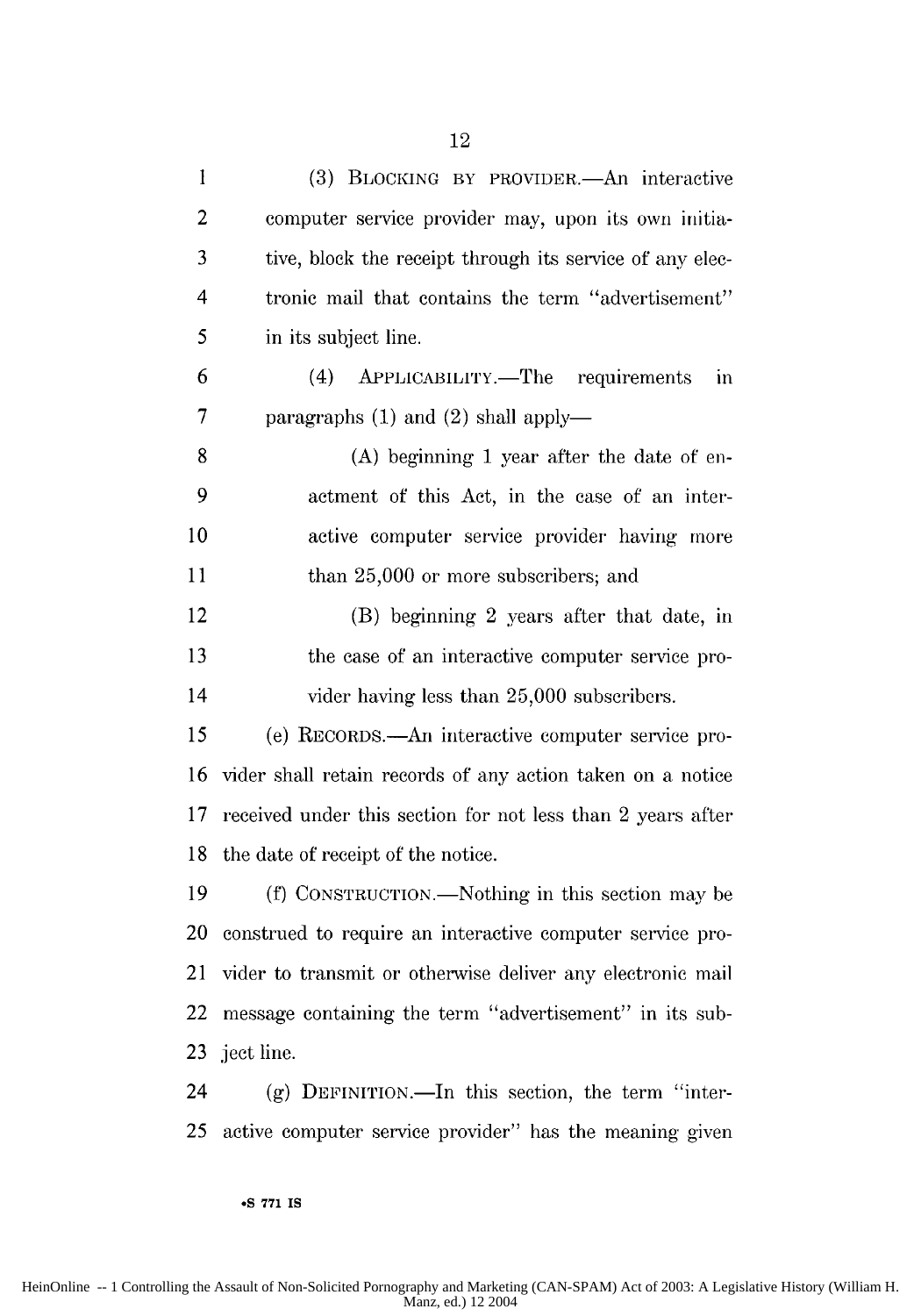1 that term in section 230(e)(2) of the Communications Act 2 of 1934 (47 U.S.C. 230(e)(2)).

### 3 **SEC. 7. RECEIPT OF TRANSMISSIONS BY PRIVATE PER-**4 **SONS.**

5 (a) TERMINATION OF TRANSMISSIONS.

**6** (1) REQUEST.-A person who receives a trans-7 mission of unsolicited commercial electronic mail not 8 otherwise authorized under this section may request, 9 by electronic mail to the same electronic mail ad-**10** dress from which the transmission originated, the 11 termination of transmissions of such mail by the 12 person initiating the transmission.

13 (2) DEADLINE.—A person receiving a request 14 for the termination of transmissions of electronic 15 mail under this subsection shall cease initiating 16 transmissions of electronic mail to the person sub-17 mitting the request not later than 48 hours after re-18 ceipt of the request.

19 (b) AFFIRMATIVE AUTHORIZATION OF TRANS-20 MISSIONS WITHOUT INFORMATION.-

21 (1) IN GENERAL.—Subject to paragraph (2), a 22 person may authorize another person to initiate 23 transmissions to the person of unsolicited commer-24 cial electronic mail without inclusion in such trans-25 missions of the information required by section 3.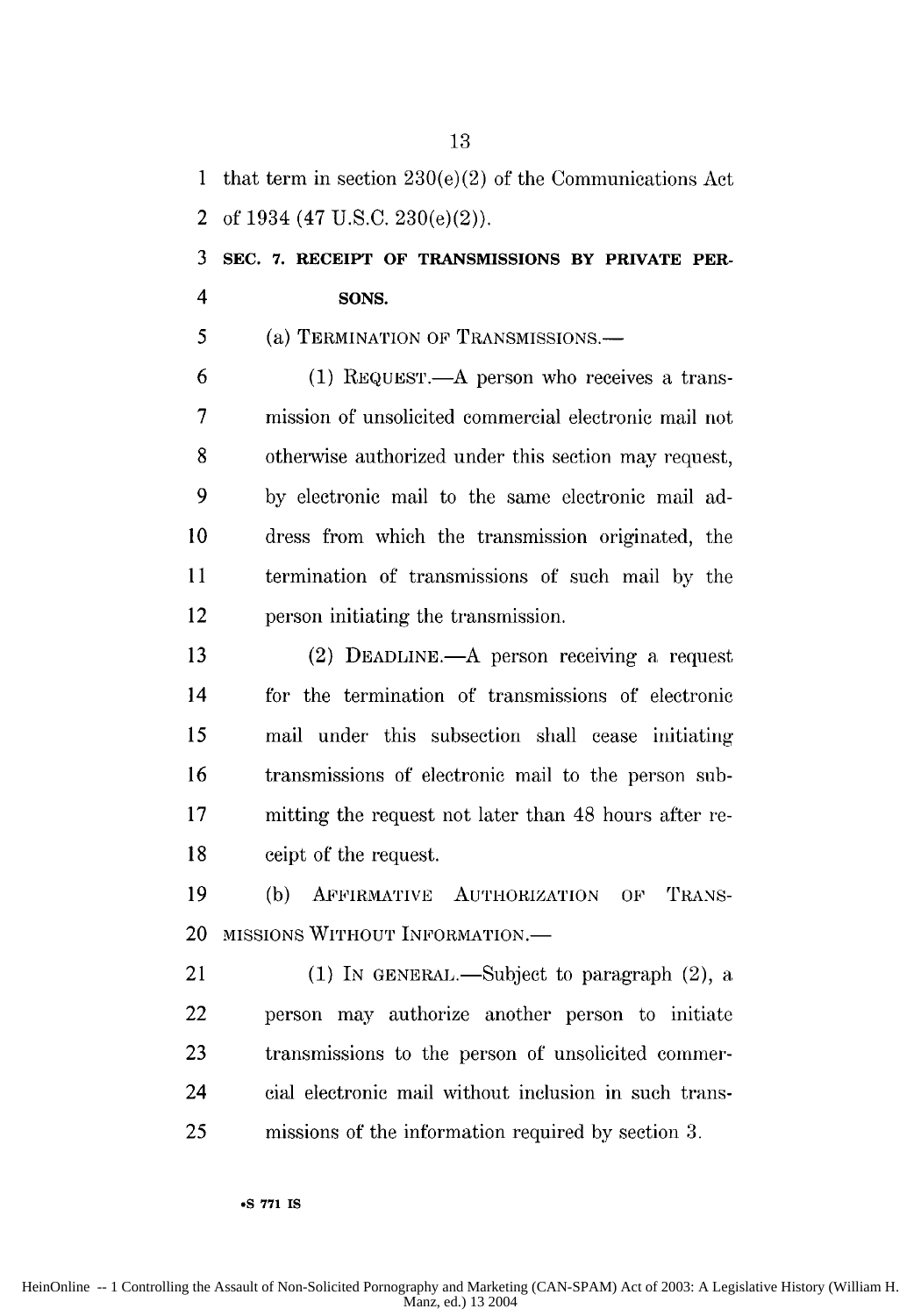1 (2) TERMINATION.

2 **(A)** NOTICE.—A person initiating trans-3 missions of electronic mail under paragraph (1) 4 shall include, with each transmission of such 5 mail to a person authorizing the transmission 6 under that paragraph, notice that the person 7 authorizing the transmission may request at 8 any time the recommencement of the inclusion 9 in such transmissions of the information re-**10** quired by section 3.

11 (B) DEADLINE.—A person receiving a re-12 quest under this paragraph shall include the in-13 formation required by section 3 in all trans-14 missions of unsolicited commercial electronic 15 mail to the person making the request begin-16 ning not later than 48 hours after receipt of the 17 request.

18 **(c)** CONSTRUCTIVE AUTHORIZATION OF TRANS-19 MISSIONS WITHOUT INFORMATION.-

20 (1) In GENERAL.—Subject to paragraph  $(2)$ , a 21 person who secures a good or service from, or other-22 wise responds electronically to, an offer in a trans-23 mission of unsolicited commercial electronic mail 24 shall be deemed to have authorized transmissions of 25 such mail without inclusion of the information re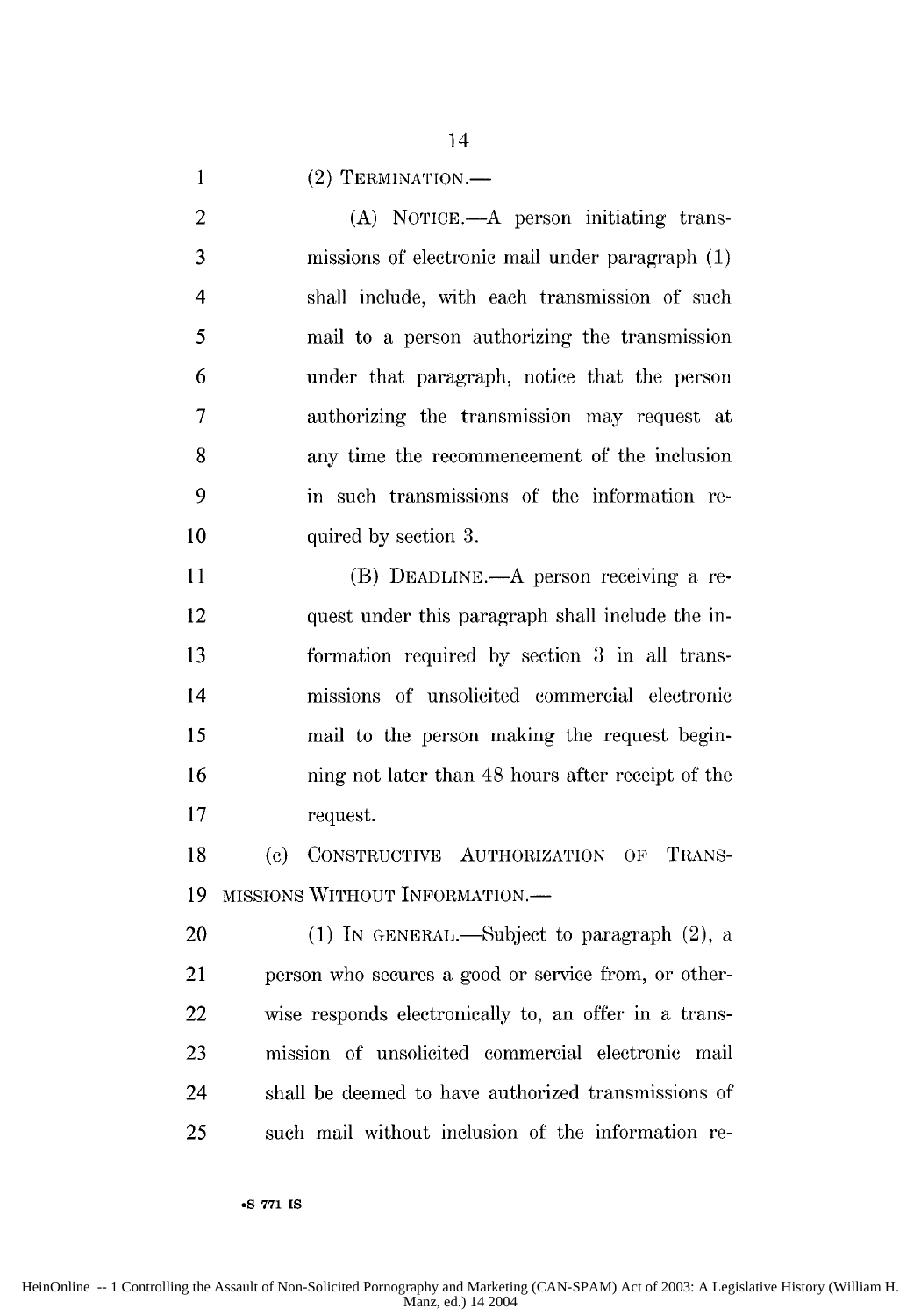1 quired under section 3 from the person who initiates 2 the transmission providing the basis for such author-**3** ization.

4 (2) TERMINATION.

5 (A) REQUEST.—A person deemed to have 6 authorized the transmissions of electronic mail 7 under paragraph (1) may request at any time 8 the recommencement of the inclusion in such 9 transmissions of the information required by 10 section 3.

11 (B) DEADLINE.—A person receiving a re-12 quest under this paragraph shall include the in-13 formation required by section 3 in all trans-14 missions of unsolicited commercial electronic 15 mail to the person making the request begin-16 ning not later than 48 hours after receipt of the 17 request.

18 (d) EFFECTIVE DATE OF TERMINATION REQUIRE-19 MENTS.—Subsections (a), (b)(2), and (c)(2) shall take ef-20 fect 30 days after the date of enactment of this Act.

#### 21 **SEC. 8. ACTIONS BY PRIVATE PERSONS.**

**.S 771 IS**

22 (a) In GENERAL.—Any person adversely affected by 23 a violation of a provision of section 3 or 7, or an author-24 ized person acting on such person's behalf, may, within 25 **1** year after discovery of the violation, bring a civil action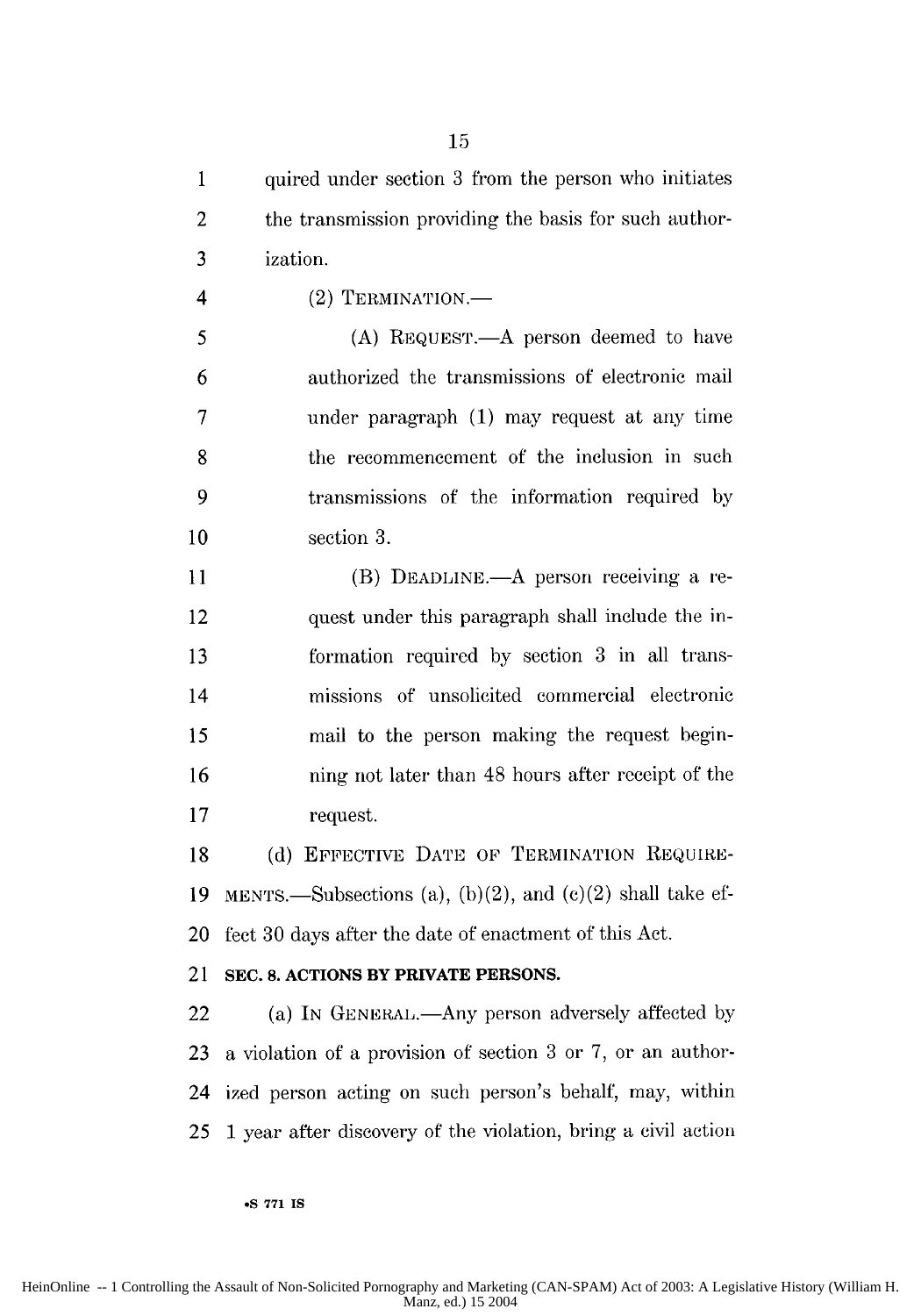1 in a district court of the United States against a person 2 who has violated the provision. Such an action may be 3 brought to enjoin the violation, to enforce compliance with 4 the provision, to obtain damages, or to obtain such further 5 and other relief as the court considers appropriate.

 $6$  (b) DAMAGES.—

7 (1) In GENERAL.—The amount of damages in 8 an action under this section for a violation specified 9 in subsection (a) may not exceed \$5,000 per viola-**10** tion.

11 (2) RELATIONSHIP TO OTHER DAMAGES. 12 Damages awarded for a violation under this sub-**13** section are in addition to any other damages 14 awardable for the violation under any other provi-**15** sion of law.

16 (c) COST AND FEES.—The court, in issuing any final 17 order in any action brought under subsection (a), may 18 award costs of suit and reasonable attorney fees and ex-19 pert witness fees for the prevailing party.

20 (d) VENUE; SERVICE OF PROCESS.—Any civil action 21 brought under subsection (a) in a district court of the 22 United States may be brought in the district in which the 23 defendant is found, is an inhabitant, or transacts business 24 or wherever venue is proper under section 1391 of title 25 28, United States Code. Process in such an action may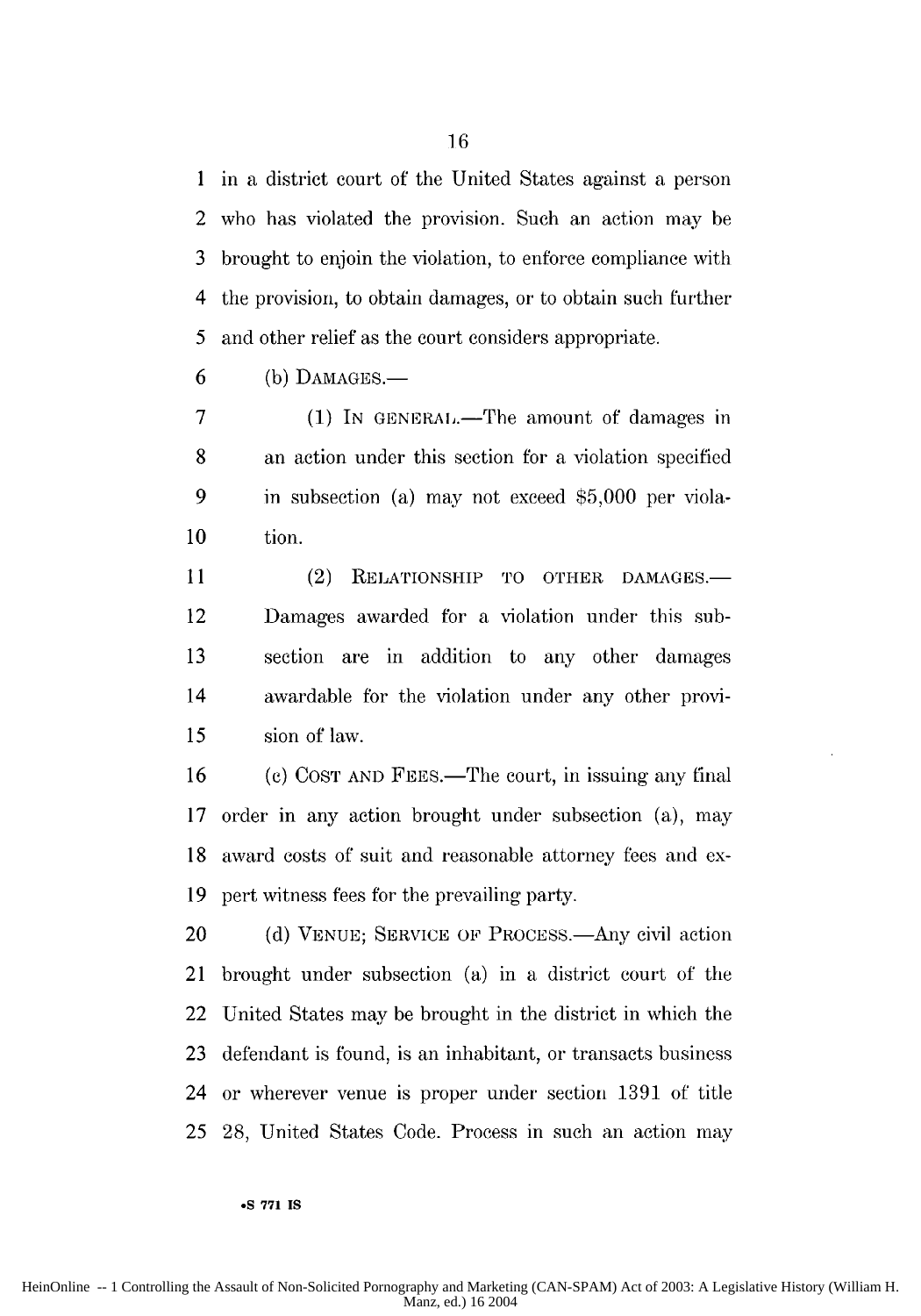1 be served in any district in which the defendant is an in-

2 habitant or in which the defendant may be found.

#### **3 SEC. 9. RELATION TO STATE LAWS.**

4 (a) STATE LAW APPLICABLE UNLESS INCONSIST-5 ENT.-The provisions of this Act do not annul, alter, or 6 affect the applicability to any person, or otherwise exempt 7 from the applicability to any person, of the laws of any 8 State with respect to the transmission of unsolicited corn-9 mercial electronic, except to the extent that those laws are 10 inconsistent with any provision of this Act, and then only 11 to the extent of the inconsistency.

12 (b) REQUIREMENT RELATING TO DETERMINATION **13** OF INCONSISTENCY.—The Commission may not determine 14 that a State law is inconsistent with a provision of this 15 Act if the Commission determines that such law places 16 greater restrictions on the transmission of unsolicited 17 commercial electronic mail than are provided for under 18 such provision.

#### **19 SEC. 10. DEFINITIONS.**

20 In this Act:

21 (1) COMMERCIAL ELECTRONIC MAIL.—The 22 term "commercial electronic mail" means any **elec-**23 tronic mail that—

24 (A) contains an advertisement for the sale 25 of a product or service;

**.S 771 IS**

HeinOnline -- 1 Controlling the Assault of Non-Solicited Pornography and Marketing (CAN-SPAM) Act of 2003: A Legislative History (William H. Manz, ed.) 17 2004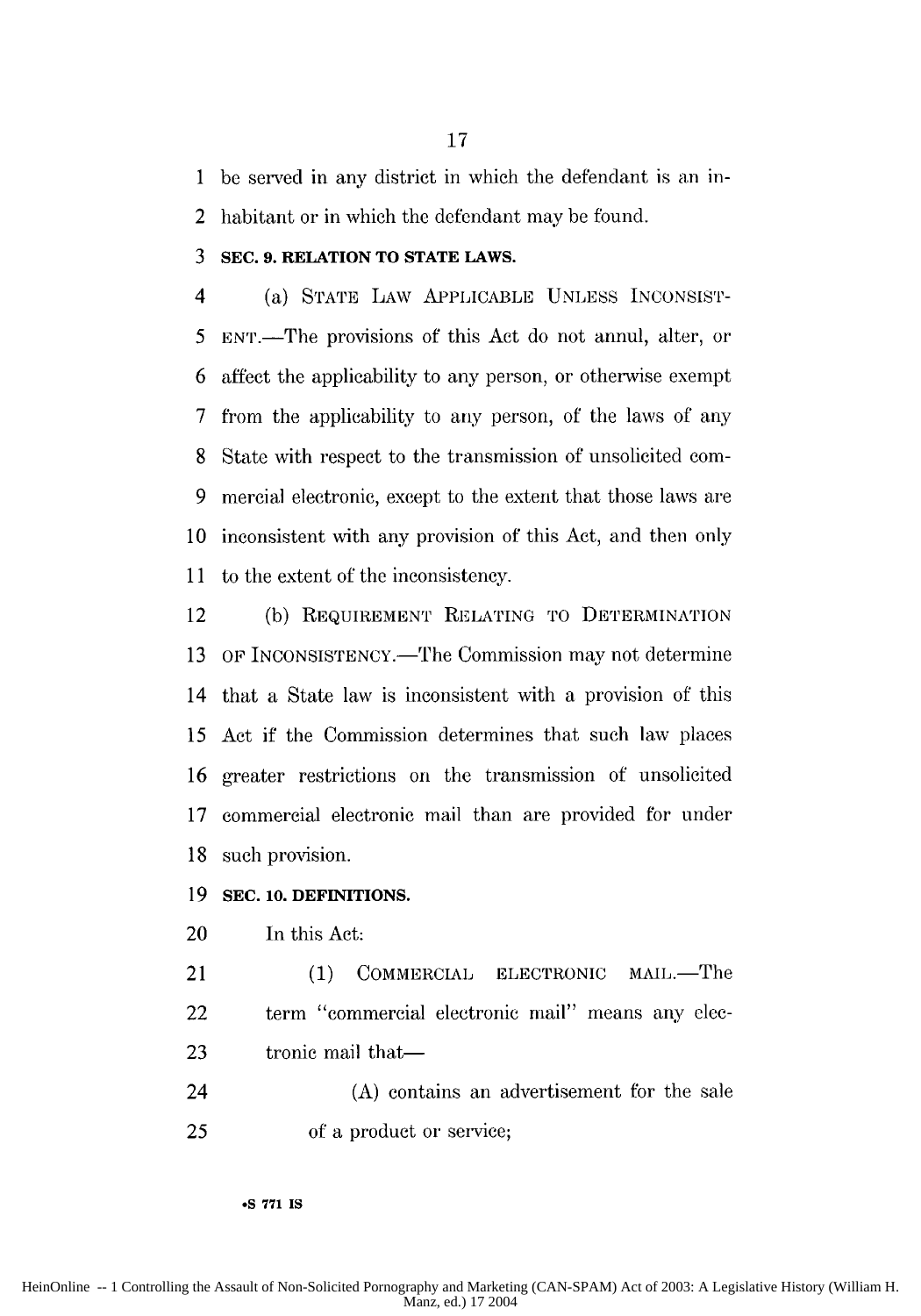| $\mathbf{1}$             | (B) contains a solicitation for the use of a          |
|--------------------------|-------------------------------------------------------|
| $\overline{2}$           | toll-free telephone number or a telephone num-        |
| 3                        | ber with a 900 prefix the use of which connects       |
| $\overline{\mathcal{A}}$ | the user to a person or service that advertises       |
| 5                        | the sale of or sells a product or service; or         |
| 6                        | (C) contains a list of one or more Internet           |
| 7                        | sites that contain an advertisement referred to       |
| 8                        | in subparagraph (A) or a solicitation referred to     |
| 9                        | in subparagraph $(B)$ .                               |
| 10                       | COMMISSION.—The term "Commission"<br>(2)              |
| 11                       | means the Federal Trade Commission.                   |
| 12                       | (3) STATE.—The term "State" means<br>any              |
| 13                       | State of the United States, the District of Columbia, |
| 14                       | Puerto Rico, Guam, American Samoa, the United         |
| 15                       | States Virgin Islands, the Commonwealth of the        |
| 16                       | Northern Mariana Islands, the Republic of the Mar-    |
| 17                       | shall Islands, the Federated States of Micronesia,    |
| 18                       | the Republic of Palau, and any possession of the      |
| 19                       | United States.                                        |

**0**

**"S 771 IS**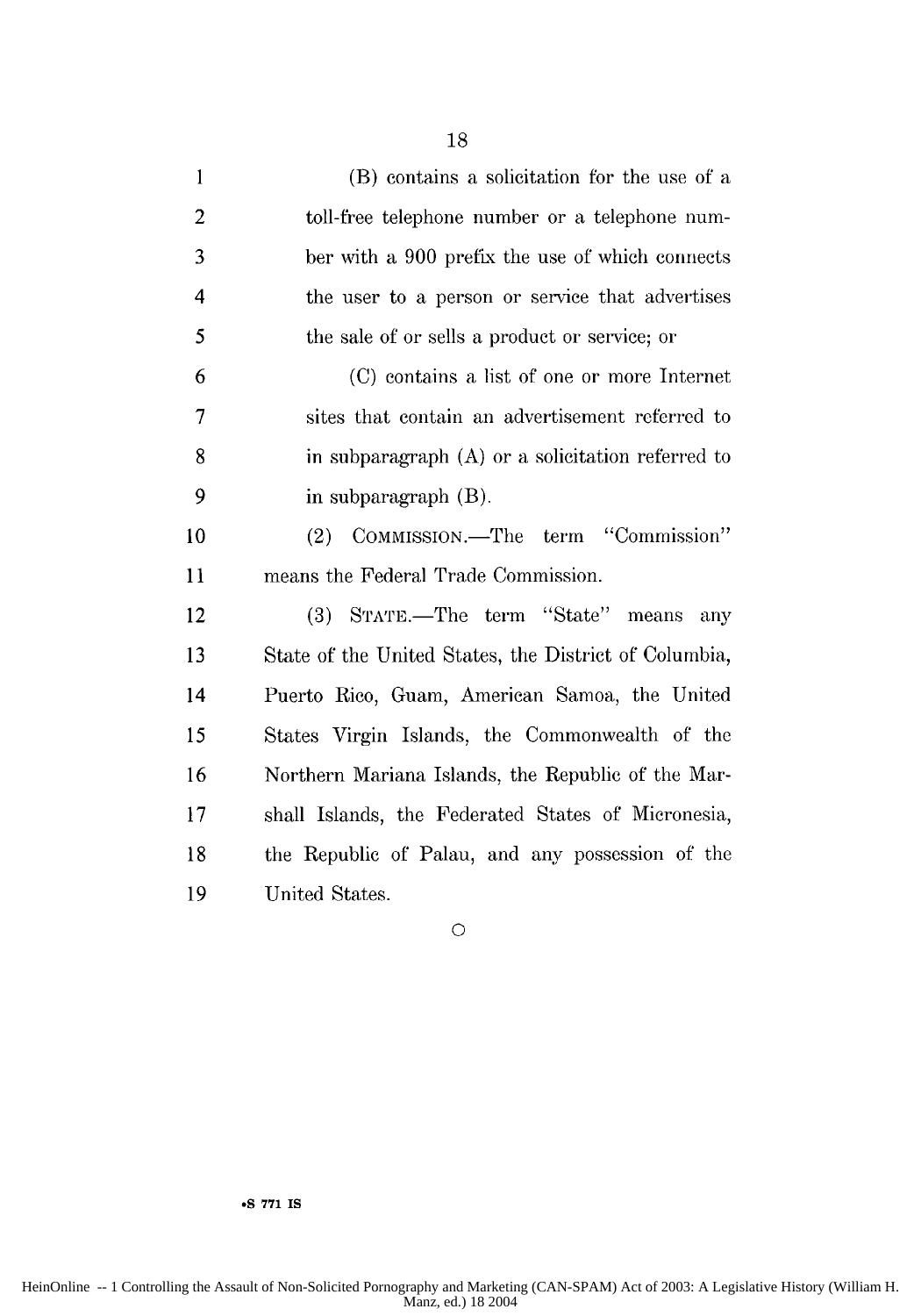### **DOCUMENT NO. 28**